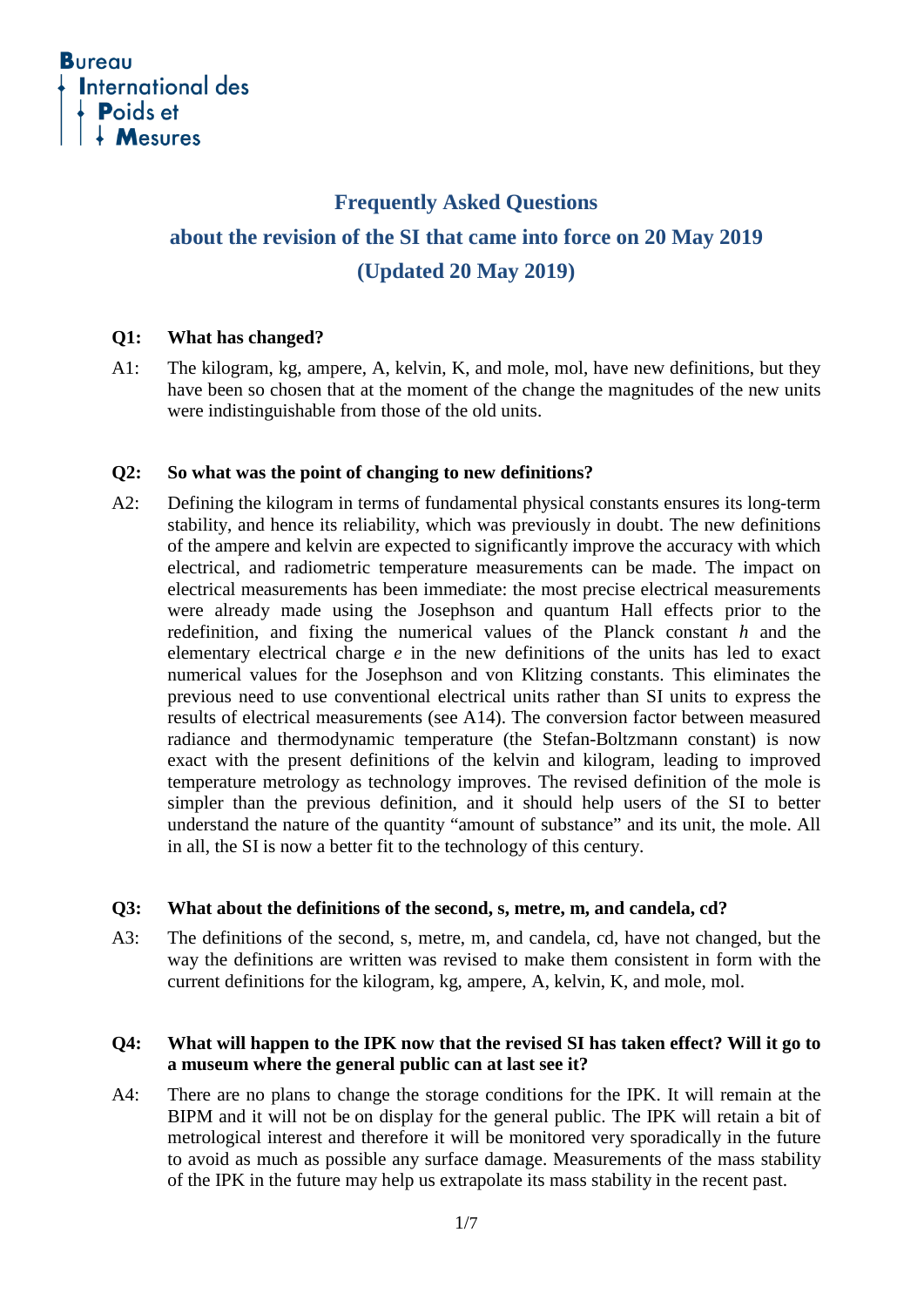### **Q5: Can I get my standard of mass calibrated in the same way as I did before 20 May 2019?**

A5: You can continue sending your mass standard to your National Metrology Institute (NMI) for calibration or to a secondary calibration laboratory just as you did before. However, the traceability path that your NMI uses to link it to the SI kilogram has changed.

Indeed, the BIPM is organizing an ongoing comparison among primary realizations of the kilogram and a *consensus value* of the kilogram will be determined from it. National Metrology Institutes having a realization of the kilogram are requested to avail themselves of the *consensus value* when disseminating the unit of mass according to the new definition, until the dispersion in values becomes compatible with the individual realization uncertainties, thus preserving the international equivalence of calibration certificates and in accordance with the principles and agreed protocols of the CIPM Mutual Recognition Arrangement.

Member States not having realizations of the new definition of the kilogram have direct access to traceability to the same *consensus value* through the calibration services of the BIPM during the phase where the consensus value is used.

# **Q6**: **Once laboratories can realize the kilogram themselves, how can we be sure that inter-laboratory results are compatible?**

A6: In the case of the kilogram, when the *consensus value* will no longer be needed, all laboratories will need to demonstrate traceability to the definition of the kilogram, which will be based on physical constants. Since it is always possible to underestimate an experimental uncertainty or just to make a mistake, laboratories that claim the smallest uncertainties will compare results periodically to assess compatibility with their peers. A basic mechanism for this already exists and is widely used in metrology. It is based on the CIPM Mutual Recognition Arrangement established in 1999.

# **Q7: Are NMIs also requested to avail themselves of a** *consensus value* **for the dissemination of the three other redefined units?**

A7: No. The kilogram is a special case. Electrical units and the kelvin are mentioned in A14 and A8, below. As for the mole, there has been no change to previous practice.

# **Q8: Can I get my thermometer calibrated in the same way as I did before 20 May 2019?**

A8: Yes. The new definition of the kelvin has not impacted the status of the widely-used ITS-90 and PLTS-2000 temperature scales. The Consultative Committee for Thermometry (CCT) has published information concerning immediate and future advantages of the new definition.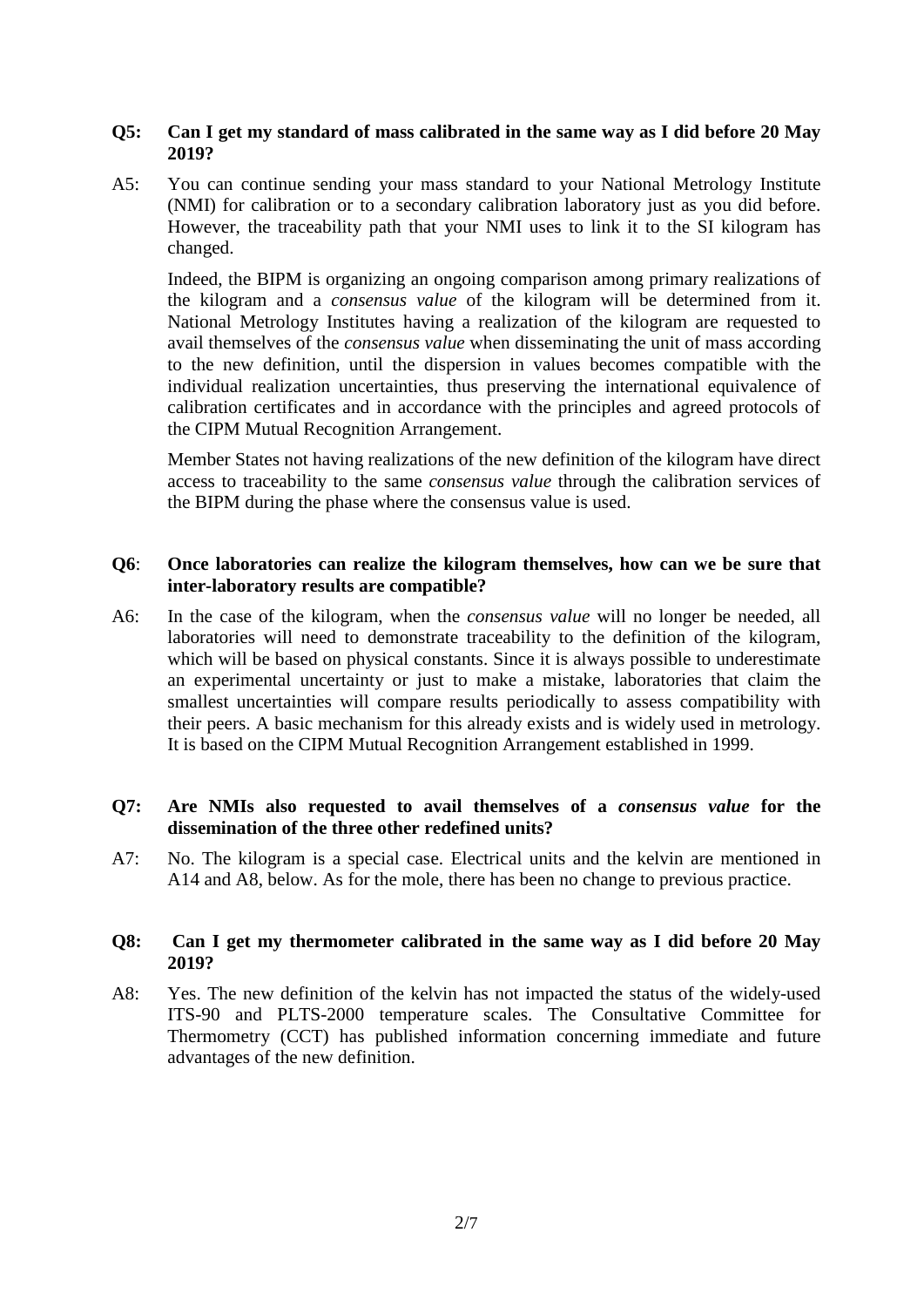- **Q9: In the SI the reference constant for the kilogram is the Planck constant** *h***, with unit J** s =  $\text{kg m}^2$  s<sup>-1</sup>. It would be much easier to comprehend if the reference **constant had the unit of mass, the kg. Then we could say: "The kilogram is the mass of <***something***>", such as perhaps the mass of a specified number of carbon or silicon atoms. Would that not have been a better definition?**
- A9: This is to some extent a matter of subjective judgement. However note that the reference constant used to define a unit does not *have* to be dimensionally the same as the unit (even though it may be conceptually simpler when this is the case). For a long time the SI has used several reference constants , each of which having a different unit to that being defined. For example, the metre is defined using as reference constant the speed of light *c* with unit m/s, not a specified length in m. This definition has not been found unsatisfactory. This practice first began in 1960, with the previous definition of the ampere which was based on the fixed value of a constant whose unit was kg m  $s^{-2}$  $A^{-2}$ . (The present definition of the ampere is simpler.)

Although it may seem intuitively preferable to define the kilogram using a mass as the reference constant, using the Planck constant has other advantages. For example, now that both  $h$  and  $e$  are exactly known, both the Josephson and von Klitzing constants  $K_J$ and  $R<sub>K</sub>$  are also exactly known, with great advantages for electrical metrology. (Physics tells us that we cannot fix both *h* and the mass of <*something*>, for instance the mass of a carbon 12 atom  $m(^{12}C)$ , without consequently redefining the second in a very impractical way.)

- **Q10: Despite the answer to Q9 above, there are still people who question the wisdom of**  defining the kilogram by using *h* as a reference rather than by using  $m(^{12}C)$ . One **of the arguments they use is that the Kibble[1](#page-2-0) balance (KB) experiment to determine** *h* **uses a complex apparatus that is difficult to use and expensive to build, in comparison with the XRCD (x-ray crystal density) experiment to measure the mass of a silicon 28 atom, and hence the mass of a carbon 12 atom.** What are the principal reasons for choosing *h* rather than  $m(^{12}C)$  as the reference **constant for the kilogram?**
- A10: These are really two unrelated questions:
	- 1. Why choose *h* rather than  $m(^{12}C)$  as the reference constant for the kilogram?
	- 2. Does the choice of *h* or  $m(^{12}C)$  determine whether the kilogram will be realized in practice by a KB experiment or by the XRCD experiment?
	- 1. Once the numerical value of a constant is given a fixed value, the constant need not, indeed cannot, be measured subsequently. For example, in 1983 when the SI was modified by making the speed of light in vacuum, *c*, the reference constant for the metre, the long history of measuring *c* abruptly ended. This was an enormous benefit to science and technology, in part because *c* enters into so many domains of science and technology that every time there was a change to the recommended SI value of *c*, the values of numerous constants and conversion factors related to *c*

<span id="page-2-0"></span> <sup>1</sup> To recognize Bryan Kibble's invention of the watt balance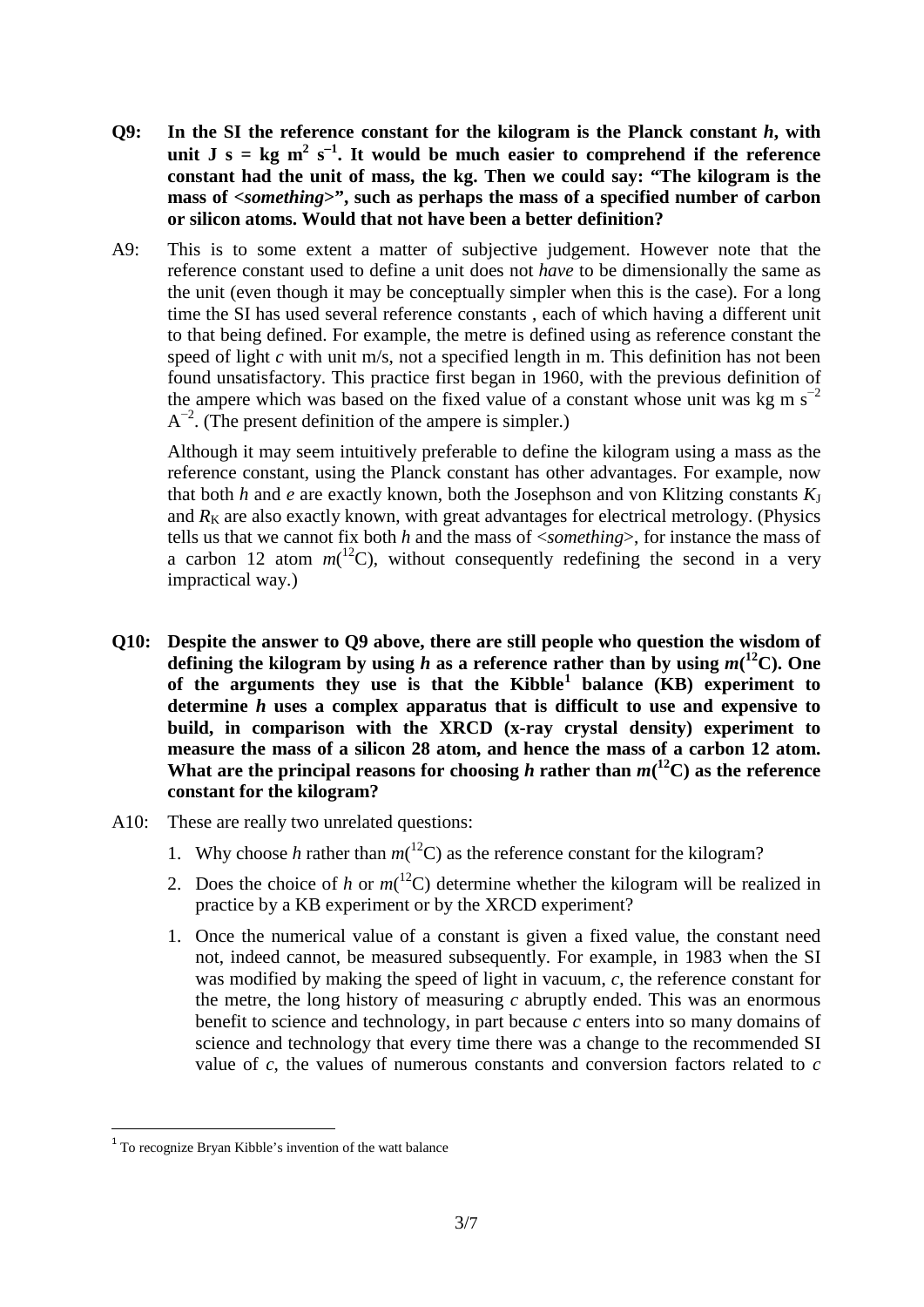needed to be updated. The decision to define the numerical value of *c* as exact was obviously correct.

Similarly, *h* is the fundamental constant of quantum physics and consequently its SI value is used in many diverse fields of modern science and technology. In the past, changes to the recommended value of *h* as experiments improved were at best annoying and at worst confusing. The rationale for defining the numerical value of *h* was similar to that for defining *c*, but had the specific advantages in electrical metrology given in A2.

Of course  $m(^{12}C)$  is undeniably a constant and is undeniably important, especially for chemistry and the physics of atoms. This is because atomic weights (if you are a chemist), also known as relative atomic masses (if you are a physicist), are all based on  $m(^{12}C)$ . Nevertheless, atomic weights do not depend on the definition of the kilogram and, of course, they have been unaffected by the new definition.

2. No. The choice of which reference constant is used to define the kilogram does not imply any particular method to realize the kilogram, and none is mentioned in Resolution 1 (2018). We do know that any realization must be traceable to *h* since *h* is the reference constant in the present definition of the kilogram. However, it is also known that  $h/m(^{12}C) = Q$ , where Q represents a product of exact numerical factors and experimentally-determined constants. The relative standard uncertainty of *Q* is less than  $4.5 \times 10^{-10}$  based on the current recommended values of the constants involved. An apparatus, such as the KB, which measures a 1 kg mass standard directly in terms of *h* (through electrical measurements made with quantum devices) and auxiliary measurements of length and time can be used to realize the kilogram. However, an experiment that measures a 1 kg mass standard in terms of  $m$ <sup>[2</sup>C), as in the XRCD project, also has the potential to realize the kilogram. This is because  $m({}^{12}C)Q = h$ , and thus the price to pay for arriving at *h* by way of  $m(^{12}C)$  is the added uncertainty of *Q*, which is negligible in the context of realizing the present definition.

### **Q11: Have the seven base quantities and base units of the SI changed?**

A11: No. The seven base quantities (time, length, mass, electric current, thermodynamic temperature, amount of substance, luminous intensity) and corresponding base units (second, metre, kilogram, ampere, kelvin, mole, candela) have remained unchanged.

#### **Q12: Have the 22 coherent derived units with special names and symbols changed?**

A12: No, the 22 coherent derived units with special names and symbols have remained unchanged in the SI.

# **Q13: Have the names and symbols of the multiple and sub-multiple prefixes (kilo for 103 , milli for 10**<sup>−</sup>**<sup>3</sup> , etc.) changed in the present SI?**

A13: No, the names and symbols for the prefixes have remained unchanged.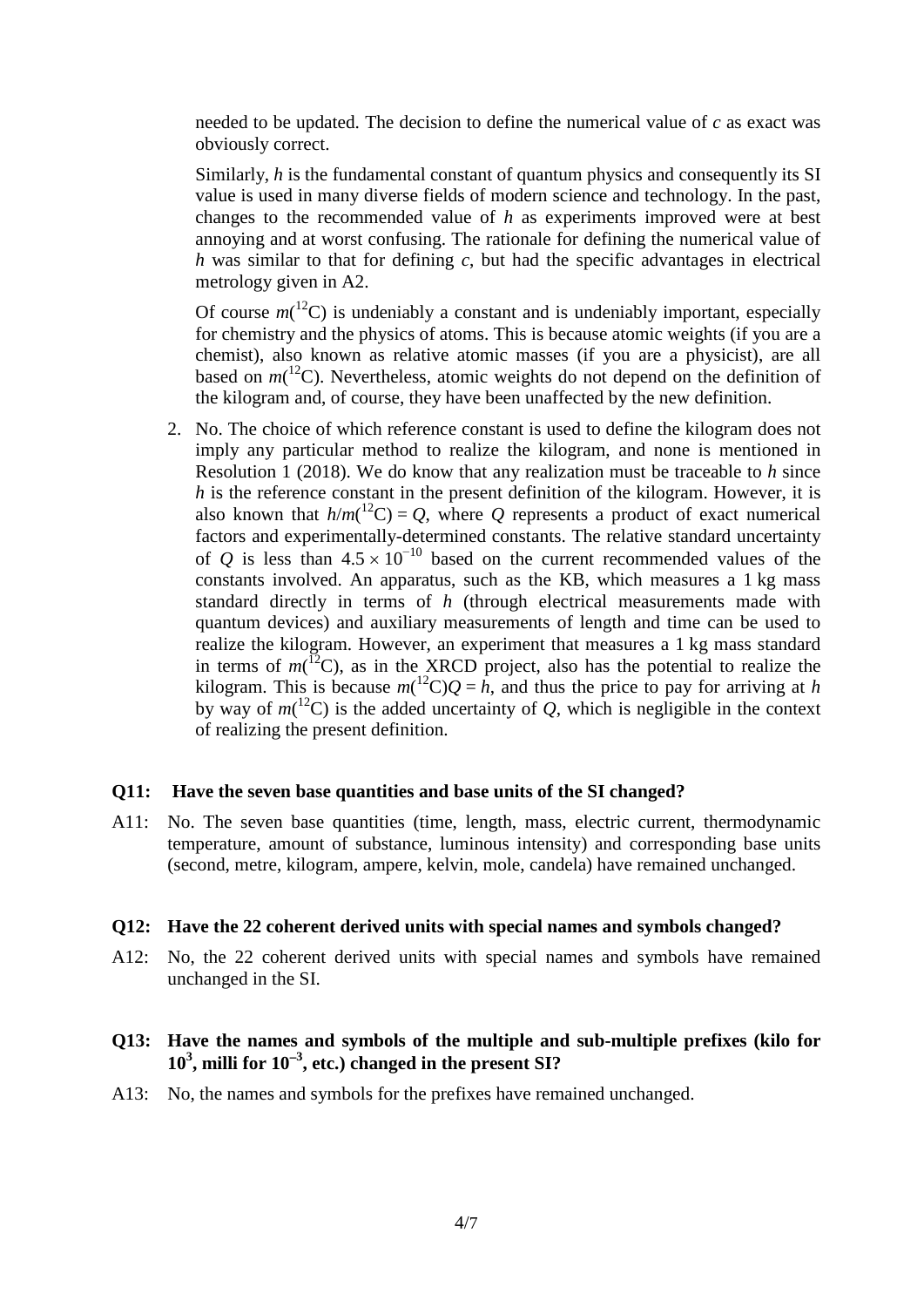### **Q14: Have the magnitudes of any of the units changed?**

A14: No. So-called "continuity conditions" were established before the transition to help ensure that there would be no change in magnitude of any of the SI base units, and hence no change in any units derived from the base units.

(There is a small exception involving electrical units: since 1990 until May 2019, the electrical units used in practice were based on conventional values for the Josephson constant and the von Klitzing constant rather than on their SI definitions at the time. This led to small offsets between the conventional and the SI values. The revision of the SI has brought the practical electrical units back into the SI. On 20 May 2019 there was a one-time change of  $+0.1$  parts per million (ppm) for voltage values and of  $+$ 0.02 ppm for resistance values when expressed in the SI units.)

### **Q15: How can you fix the value of a fundamental constant like** *h* **to define the kilogram, and** *e* **to define the ampere, and so on? How did you know what value to fix them to? What if it emerges that you have chosen the wrong value?**

A15: We have not fixed – or changed – the *value* of any constant that we use to define a unit. The values of the fundamental constants are constants of nature and we have only fixed the *numerical value* of each constant when expressed *in its SI unit*. By fixing its numerical value we define the magnitude of the unit in which we measure that constant at present.

Example: If *c* is the *value* of the speed of light, {*c*} is its *numerical value*, and [*c*] is the *unit*, so that

$$
c = \{c\} \ [c] = 299\,792\,458\ \mathrm{m/s}
$$

then the value *c* is the product of the number  $\{c\}$  times the unit  $[c]$ , and the value never changes. However the factors {*c*} and [*c*] may be chosen in different ways such that the product *c* remains unchanged.

In 1983 it was decided to fix the number  $\{c\}$  to be exactly 299 792 458, which then defined the unit of speed  $[c] = m/s$ . Since the second, s, was already defined, the effect was to define the metre, m. The number  ${c}$  in the new definition was chosen so that the magnitude of the unit m/s was unchanged, thereby ensuring continuity between the new and old definitions of the units.

- **Q16: OK, you actually have only fixed the** *numerical value* **of the constant expressed in its** *unit***. For the kilogram, for example, you have chosen to fix the numerical value**   ${h}$  **of the Planck constant expressed in its unit**  $[h] = \text{kg m}^2 \text{ s}^{-1}$ **. But the question remains: suppose a new experiment suggests that you have chosen a wrong numerical value for {***h***}, what then?**
- A16: Now that we have made the change, the mass of the international prototype of the kilogram (the IPK), which defined the kilogram from 1889 until 20 May 2019, will have to be determined by experiment. If we have chosen a "wrong value" it simply means that the new experiment will tell us that the mass of the IPK is not exactly 1 kg.

This situation would only affect macroscopic mass measurements; the masses of atoms and the values of other constants related to quantum physics would not be affected. Continuing with the definition of the kilogram agreed in 1889 would continue the practice of using a reference quantity (i.e. the mass of the IPK) that we cannot be sure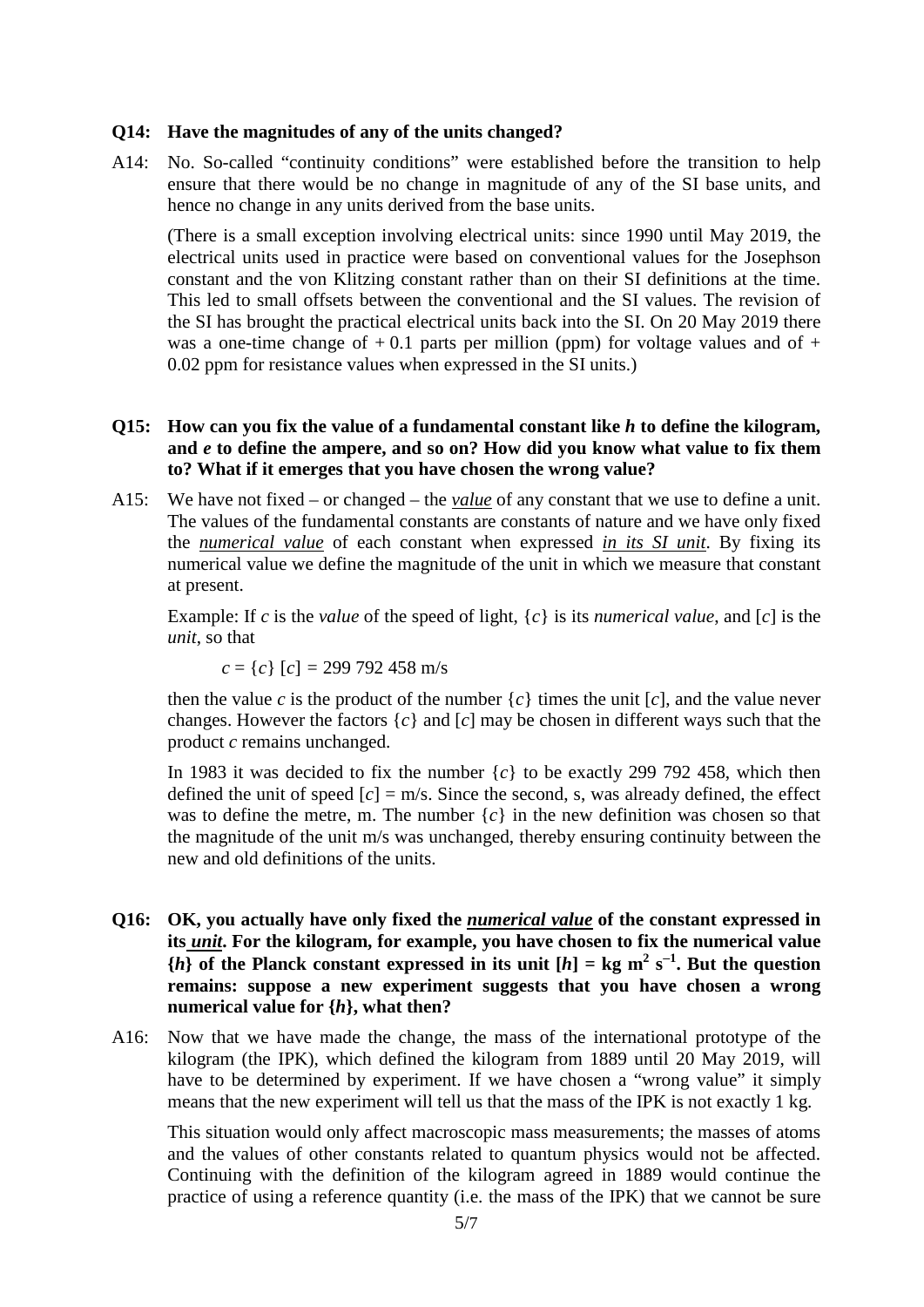is not changing with time compared to a true invariant such as the mass of an atom or the Planck constant.

There has been much debate over the years about how much the mass of the IPK might be changing with respect to the mass of a true physical constant. The advantage of the new definition is that we are certain that the reference constant used to define the kilogram is a true invariant.

# **Q17: Each of the fundamental constants used to define a unit has an uncertainty; its value is not known exactly. But you have fixed its numerical value exactly. How can you do that? What has happened to the uncertainty?**

A17: The previous definition of the kilogram fixed the mass of the IPK to be one kilogram exactly with zero uncertainty,  $u_r(m_{\text{IPK}}) = 0$ . The Planck constant, before the revision of the SI, was experimentally determined, and had reached a relative standard uncertainty of 1.0 part in  $10^8$ ,  $u_r(h) = 1.0 \times 10^{-8}$ .

Now, the value of *h* is known exactly in terms of its SI unit so that  $u_r(h) = 0$ . But the mass of the IPK needs to be experimentally determined, and its initial value has a relative uncertainty of  $u_r(m_{\text{IPK}}) = 1.0 \times 10^{-8}$ . Thus the uncertainty is not lost in the new definition, but it moves to become the uncertainty of the previous reference that is no longer used, as in the table below.

| Constant used<br>to define the kilogram | Previous SI<br>status uncertainty | Current SI<br>status uncertainty |
|-----------------------------------------|-----------------------------------|----------------------------------|
| mass of the IPK, $m(\mathcal{K})$       | $exact$ 0                         | expt. $1.0 \times 10^{-8}$       |
| Planck constant, h                      | expt. $1.0 \times 10^{-8}$        | $\text{exact}$ 0                 |

# Q18: The unit of the Planck constant is the unit of action,  $J s = kg m^2 s^{-1}$ . How does **fixing the numerical value of the Planck constant define the kilogram?**

A18: Fixing the numerical value of h actually defines the unit of action,  $J s = kg m^2 s^{-1}$ . But if we have already defined the second, s, to fix the numerical value of the caesium hyperfine transition frequency  $\Delta v_{\text{Cs}}$ , and the metre, m, to fix the numerical value of the speed of light in vacuum, c, then fixing the magnitude of the unit kg  $m^2 s^{-1}$  has the effect of defining the unit kg.

### **Q19: Are not the current definitions of the base units in the Revised SI circular definitions, and therefore unsatisfactory?**

A19: No, they are not circular. A circular definition is one that makes use of the result of the definition in formulating the definition. The words for the individual definitions of the base units in the current SI specify the *numerical value* of each chosen reference constant to define the corresponding unit, but this does not make use of the result to formulate the definition.